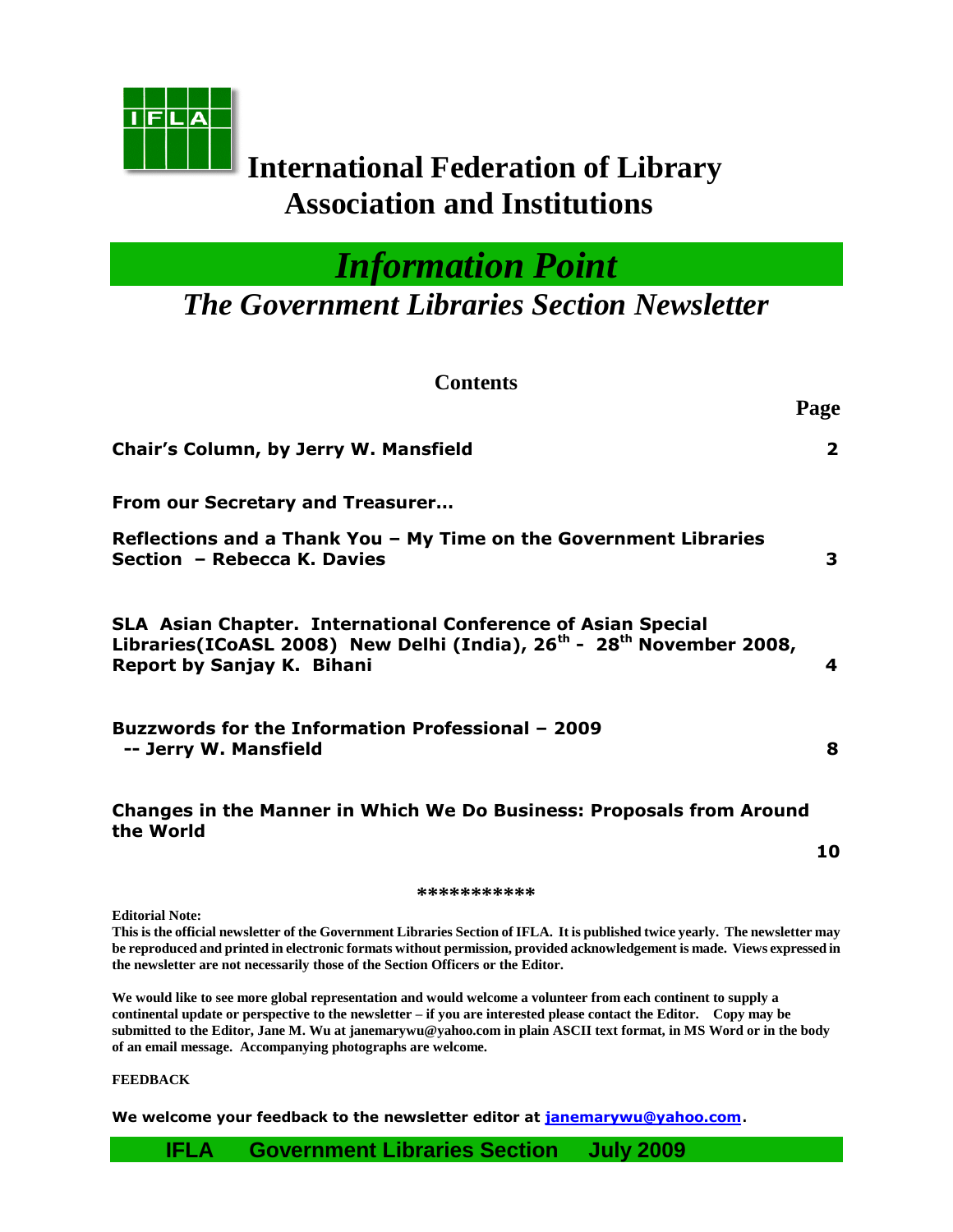## *(The Government Libraries Section Newsletter)*



**Chair's Column** Summer Greetings to All! We are just a few weeks away from yet another annual IFLA conference. For the past six months many of us in the Section have been working behind the scenes to bring about a memorable, educational conference. Thanks for all your hard work and constant communications.

**New Members** The February 2009 elections were a resounding success and the Government Libraries Section has seven new members from such diverse places as Spain, France, Japan, Mali, Sweden, and Australia. We hope to meet our members in Milan and show you the "ins and outs" of IFLA and help you to get the most out of our annual conference. We now have 18 elected members for our Section and two corresponding members.

**Conference Papers** The overall theme of the 2009 IFLA conference is "Libraries Create Futures: Building on Cultural Heritage." In following this greater theme, the Government Libraries Section determined that its sub-theme for the papers to be presented in its program will be on

"Transforming Learning Cultures: Government Libraries As the Treasures Within." Through a four month long process of receiving abstracts and communicating with potential speakers, we selected six papers for presentation. The speakers represent government libraries in China, India, Iran, Malawi, and Spain. These papers will be presented during our program on Tuesday, August 25 from 13:45- 15:45. We look forward to having you join us!

**Conference Activities** During the Milan conference we will be electing Section officers for the 2009-2011 term. We will also start our preliminary planning for the 2010 Göteborg, Sweden conference. The dates of the 2010 conference will be August 14-19 and the overall theme will be "Libraries: Engaging, Embracing, Empowering." We will be selecting our own sub-theme for the conference around which our papers will focus.

**In This Issue** I have asked all Government Libraries Section members to write brief accounts of the various professional conferences they attended throughout the year. There are so many international and national conferences which most of us are unable to attend so this will be one way of sharing content, ideas, and perceptions. Those accounts are included in this issue along with other pieces on some of the interesting activities going on in the libraries in which Government Libraries Section members work.

Finally, I cannot end this column

Page | 2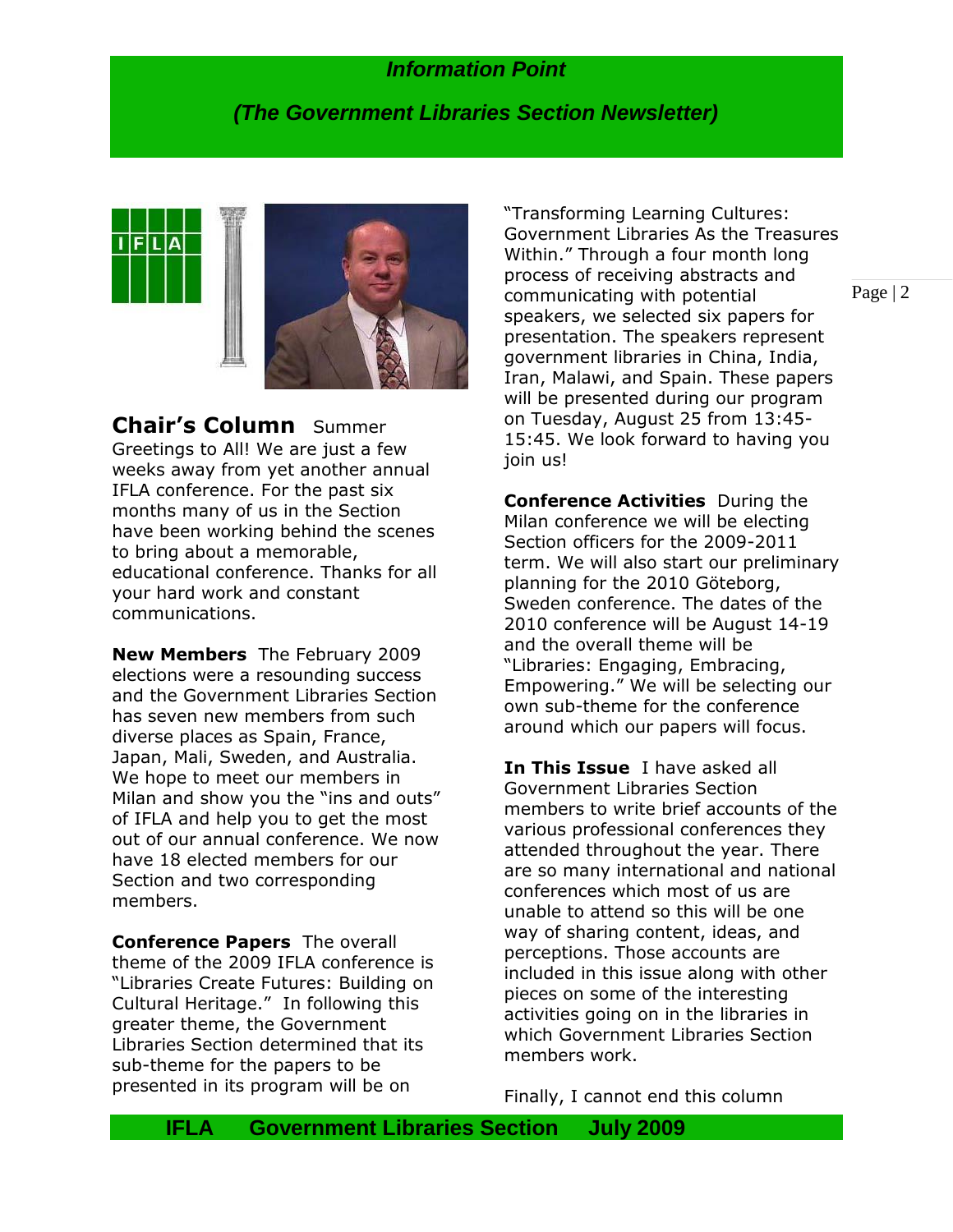## *(The Government Libraries Section Newsletter)*

without talking about **Food in Milan**. You will discover that Italy is more than pasta. While in Lombardia and the Province of Milano, enjoy the antipasti, risotto Milanese, the cheeses, pumpkin seed pesto, fragrant olive oils, breads, salamis, and the endless varieties of piadinas – a tortilla-like lunch sandwich filled with whatever your taste buds desire. And, most of all, don"t forget that in Italy gelato is a food group! Take time to savor the foods of Milan!

Join us in our business meetings and our paper presentation program in Milan! Here's to a superb 2009 IFLA conference!

**\*\*\***

#### **From our Secretary and Treasurer…**

#### **Reflections and a thank you – my time on the Government Libraries Section Committee**

In late May 2009 I started a new role, as Director of Information Services at the University in Aberystwyth. This meant that as well as leaving a job that I loved (albeit to take up a fantastic new role) I was returning to the university library sector - bringing my work in Government libraries to an end. This means that I"ll be leaving the Government Libraries Section which I've been proud to serve as Treasurer and Secretary. To end my time with the Section I wanted to write a brief thank you and reflect on the benefits the Section has given me both personally and professionally.

Page | 3 IFLA Section Conference in Stockholm*,*  On a personal level, I can clearly remember my trepidation when I submitted a brief abstract for the pre-*2004.* Maija Jussilainen and Inger Jepsson responded quickly and invited me to speak – and I was terrified! Having only worked in the government sector for just under 2 years I felt that this pre-conference was my first real opportunity to participate and collaborate with my global community of colleagues, but what could I share as a newcomer to the sector? On arrival at Stockholm the friendliness, cheerful and positive approach of the attendees and organisers reassured me that I was among friends. Presenting my paper I realised that I was in a room with colleagues who were interested and eager to support me as I described the developments to my service, giving me useful relevant suggestions. The other presentations and conversations gave me insight into new ways of working, and the common struggles that government libraries have to ensure their relevance to users is maintained and their importance recognised. It was a truly inspirational experience, that sustained me as I returned to my library, bringing new ideas and ambitions for what we could become.

My involvement in the conference in Korea deepened my relationship with the committee and sowed the seeds for me to host a mid-term conference on the production of the *Guidelines for Government Libraries* in Cardiff. This was such an exciting experience, both personally and professionally. For our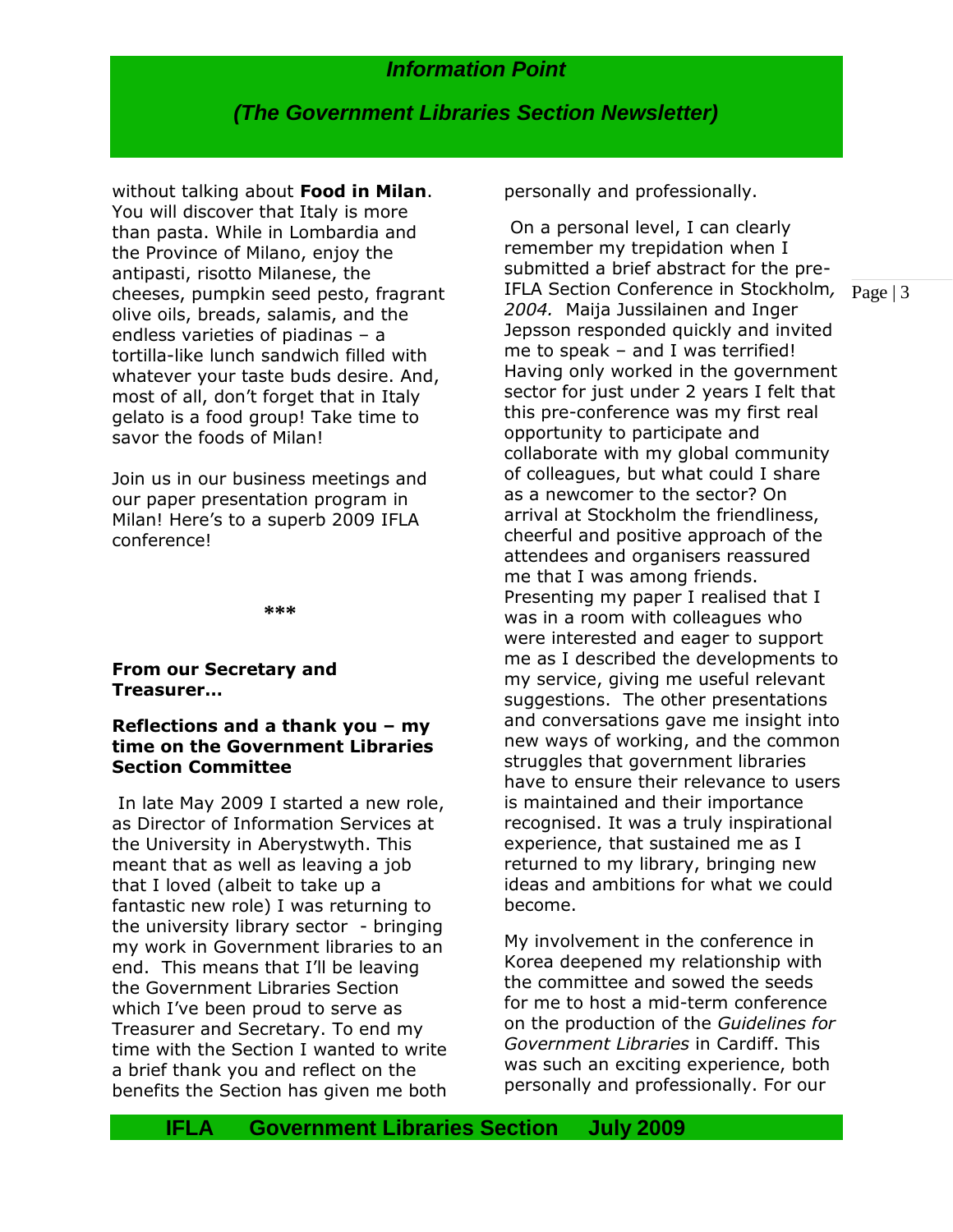## *(The Government Libraries Section Newsletter)*

service in the Welsh Assembly Government it raised our profile internally, demonstrating that we operated within a global community who respected our contribution and allowed us to learn from their experience. Senior staff at the Assembly recognised how important these relationships were, and were impressed by the international range of colleagues who joined us. On a personal level I won"t forget the pleasure I had in getting to meet the colleagues from the Swedish libraries who arrived a day early for the event. By chance, Nancy Bolt (then Chair), and I were sat in an outside café when we recognised a gang of our Swedish colleagues walking past! They joined us, and as we sat together to share dinner I couldn"t stop smiling – what a wonderful sense of community we have – what an amazing support network the Section provides!

In the subsequent years I took on the role of Secretary and Treasurer, expanding my skills and understanding of government library work - I have to strongly recommend contributing in roles like this to expand your portfolio of experience and competencies – as I have found the "safe" environment of friendly advice such a welcome catalyst to enhancing my professional role and realising my career ambitions. I"ve also felt that I"ve been able to "give something back", helping proposers in submitting papers and offering my experience and advice to section members when they've used the email lists to call for help.

I"d like to thank all of the committee and section members for the support

and companionship they have provided over the years. I feel part of the global government librarian community – and hope to keep in touch with the work of the section and you"re all welcome to Aberystwyth.

Page | 4

With best wishes for the future of the section.

Rebecca Davies [rkd@aber.ac.uk](mailto:rkd@aber.ac.uk)

Cyfarwyddwr Gwasanaethau Gwybodaeth /Director of Information Services, Prifysgol Aberystwyth/Aberystwyth University, Aberystwyth, Ceredigion SY23 3DZ

Ffon/Tel: 01970 622391

**\*\*\***



**SLA-ASIAN CHAPTER** 

**International Conference of Asian Special Libraries(ICoASL 2008) New Delhi (India), 26th - 28th November 2008**

## **Report by Sanjay K Bihani**

**Introduction:** The Special Libraries Association is one of the largest international associations with 13,000 members in 83 countries with 58 chapters and 25 divisions. **The Asian chapter of SLA** is one of the biggest chapters, covering a large geographical area consisting of over 20 countries, namely Bangladesh, Bhutan, Brunei, Cambodia, China,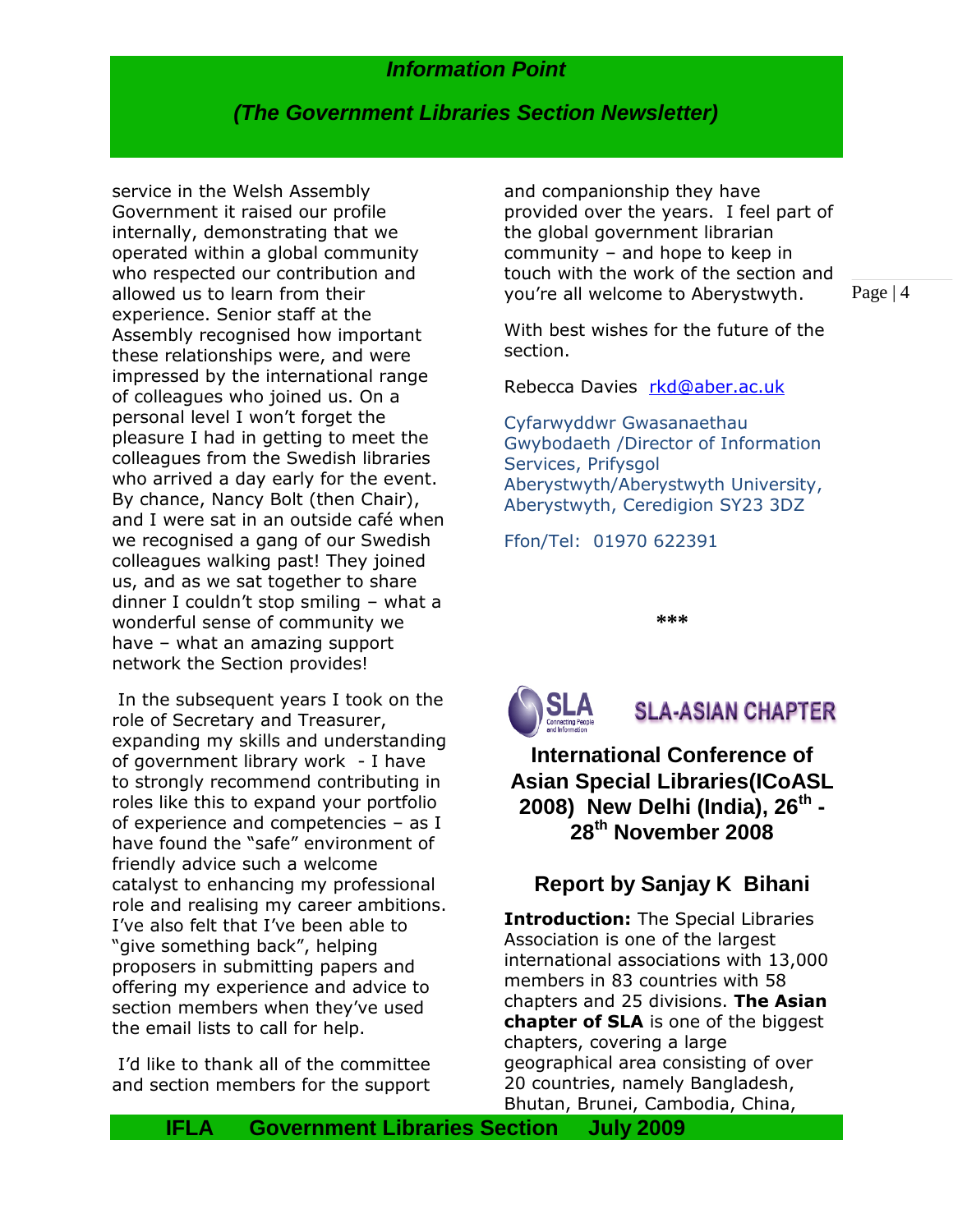## *(The Government Libraries Section Newsletter)*

Hong Kong, India, Indonesia, Laos, Macau, Malaysia, Myanmar, Mongolia, Nepal, Pakistan, Philippines, Singapore, South Korea, Sri Lanka, Taiwan, Thailand, and Vietnam. The Asian chapter has the following plans:

- 1. Networking of all Asian Libraries.
- 2. To organize Annual Meetings of Asian Libraries.
- 3. To organize workshops/seminars in the region.
- 4. To provide guidelines and professional support to Asian Libraries.
- 5. To provide training for information professionals.
- 6. To create a common platform for the Asian region.
- 7. To raise funds for Chapter activities.
- 8. To support SLA activities by increasing the Asian membership.
- 9. To organize visits by Members to Libraries in Asian countries.

#### **Theme:** The overall theme of the conference was "**Shaping the future of Special Libraries: beyond**

**boundaries"** and it is organized by SLA-Asian chapter in association with the Society for Library professionals (SLP) and the Indian Association of Special Libraries and Information Centers (IASLIC). The conference was organized at India Islamic Cultural Centre, 87-88, Lodhi Road, New Delhi (India) from  $26^{th}$  to  $28^{th}$  November 2008

The technological developments in the past three decades radically transformed the information management environment. There is an urgent need to comprehensively

review the Library and Information Service (LIS) profession. The technological marvels like the Internet, online services, CD-ROMs, and electronic databases have facilitated access to vast quantities of information from remote locations. However, this has resulted in information overload. As a result, greater expertise is now needed to retrieve and analyze relevant information. The information field today has a wider scope and it has come out of the precincts of libraries and information centres. As a matter of fact, information has become an industry that sells, organizes and processes information. The profession now has a window of opportunity to assert the need for investment in library and information services for an information enabled "innovation" and "knowledge nation." What is required is rediscovery of professional mission, values and commitment focused through one well-resourced association of library and information professionals and their institutions. For organizations to compete effectively in the knowledge economy they need to change their values and establish a new focus on creating and using intellectual assets to acquire new combinations of skills. In particular, they need to learn skills that allow them to find, manage, share and use information and knowledge. They need information literacy. Management of libraries and information centers in the modern era characterized by a significant variety of styles and is extended, beyond the typical issues of organization and administration of human and material resources, into issues of technology,

Page | 5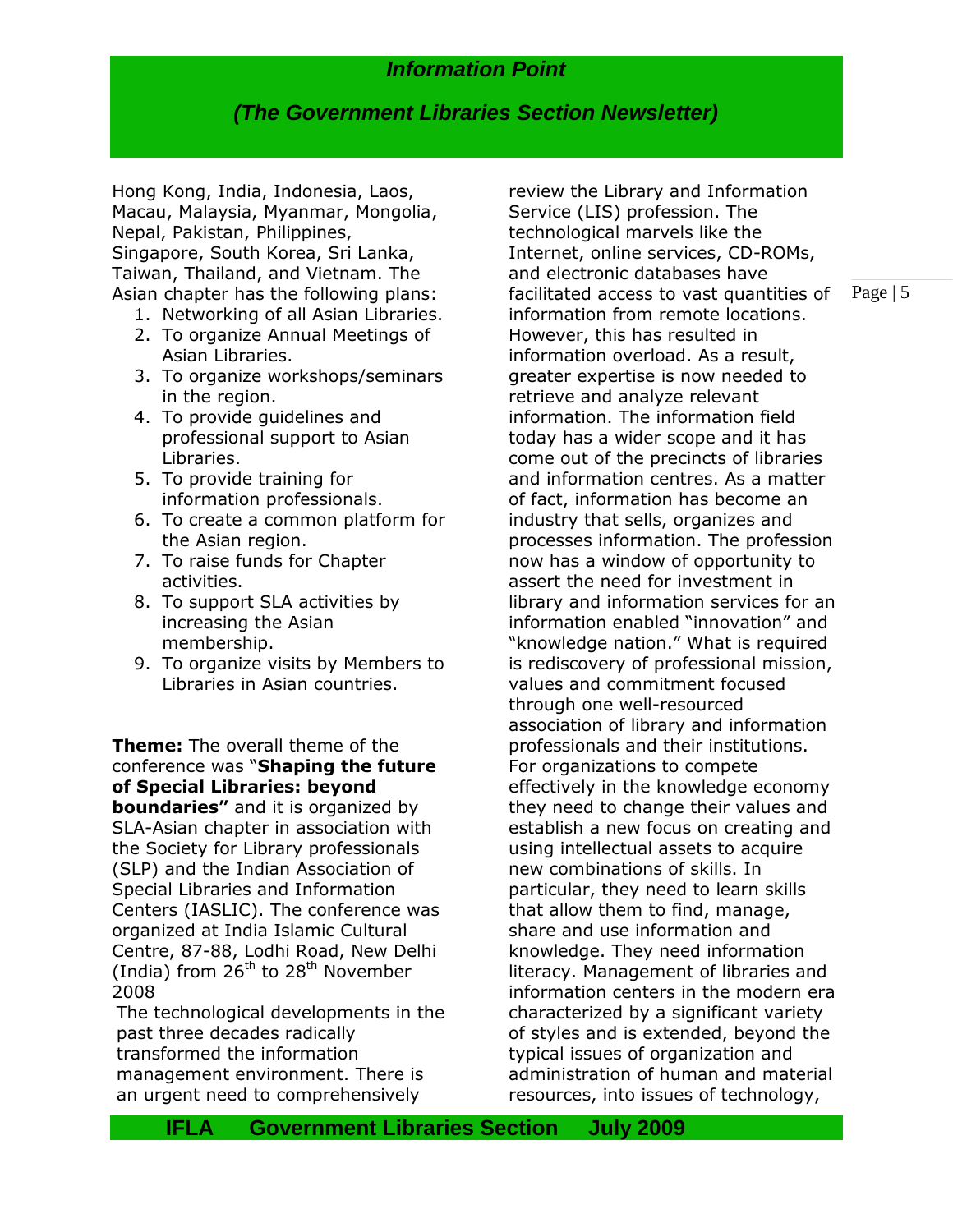## *(The Government Libraries Section Newsletter)*

innovation and activity in shaping the components of the Information Society. So, the limits of modern Management of Libraries, includes the Management of Services, the Management of Information and the Management of Access.

**Objectives:** The principal objective of this international event was to provide a platform for cooperation among information professionals in Asia with a global perspective. The other objectives were:

To ensure that information professionals are aware of the latest developments in the library and information field.

To Promote the Special Libraries Association and increase its activities and role among library and information professionals in the Asian Region.

- Bring together the dispersed special community of the library professionals through a common platform to share experiences.
- Promote special libraries and special library professionals.
- Strengthen academic collaboration and strategic alliances for the development of special libraries.

Facilitate interaction between experts and non-experts to bridge the knowledge gap between developing and developed countries.

Help to develop a roadmap for the rapid and continuous growth of the library and information science society.

Page | 6 **Sessions and Events**: Welcome address was given by Mr Debal C. Kar, President, SLA Asian Chapter and Fellow, TERI, New Delhi. There was an address by Dr P R Goswami, Organising Secretary of the ICoASL 2008 and a Keynote address by Mr A Srinivasan from TCS. The conference was inaugurated by Prof B B Bhattacharya, Vice Chancellor of Jawaharlal Nehru University. In his inaugural address he emphasized the role of libraries for academic institutions and also for research. In his presidential address, Mr Stephen Abram, President of Special Libraries Assocition, emphasized the role of SLA in the development of LIS activities worldwide. He also emphasized the SLA-Asian Chapter's role for special libraries in the region.

The conference was attended by more than 300 delegates and participants. However, most of the delegates are from different parts of India but delegates from Pakistan, Iran, Afghanistan, China, USA and some other countries were also present. During every session there were one or two invited papers or talks by eminent professionals and 3 to 6 papers were presented.

The first day"s sessions were dedicated to "Information Resources and Services", "Resource Sharing and networking" and "Information Literacy and Rural Information services". There were product presentations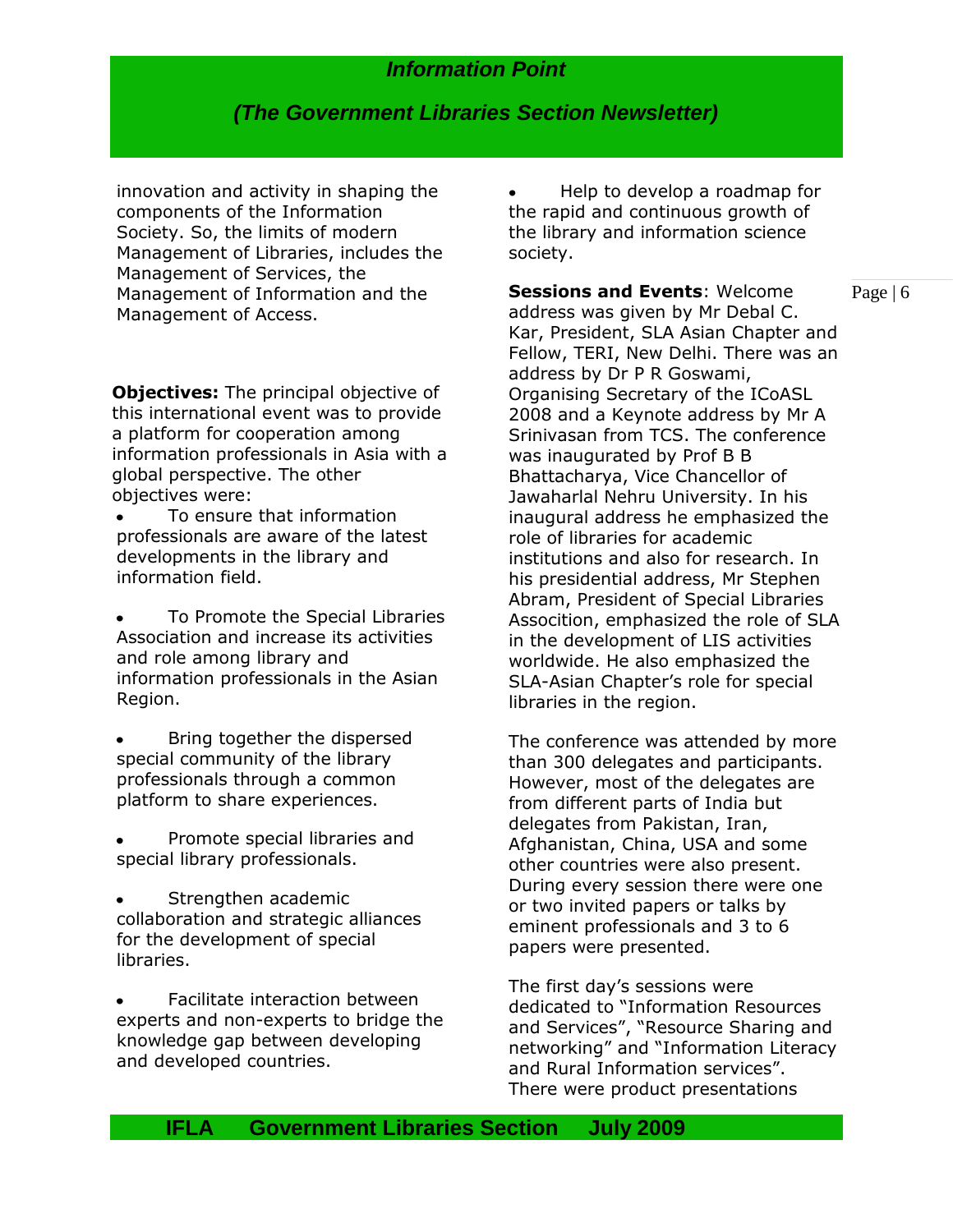#### *(The Government Libraries Section Newsletter)*

from Nature Publishing Group, Ebrary, Springer and ProQuest. A cultural evening was organized with entertainment from Rajasthan and some other parts of Northern India and at the end of the day there was a conference dinner sponsored by Dow Jones.

The second day started with a keynote address by Dr Krishan Lal of National Physical Laboratory, New Delhi and the main sessions were dedicated to "Digital Libraries and Preservation," "Corporate Libraries and Information Marketing," and "Web 2.0 and LIS Marketing." A poster session was organized in the afternoon and a panel Discussion took place in the evening on "the Role of Library Associations". At the end of the day, a meeting of all SLA members was organized and about 100 members participated in the discussion.

The third and last day was started with a keynote address by Jack W. Plunkett on the theme " Plunkett's top 10 global business trends you must know about to succeed." The day"s sessions were dedicated to the "LIS profession", "e-learning and distance learning" and "special sibrary sase studies." A panel discussion in the evening was on the theme "LIS career and opportunities."

The conference was successful in meetings its objectives.

*Sanjay K Bihani works in Ministry of External Affairs at New Delhi. He is a Standing Committee Member of IFLA - Government* 

*Libraries Section. He is also a member of the CLM Committee of IFLA and Editorial Committee of IFLA Journal. He may be contacted at [alio@mea.gov.in](mailto:alio@mea.gov.in) or [bihanisk@hotmail.com](mailto:bihanisk@hotmail.com)*



Page | 7

**Author attending the Conference (ICoASL 2008)**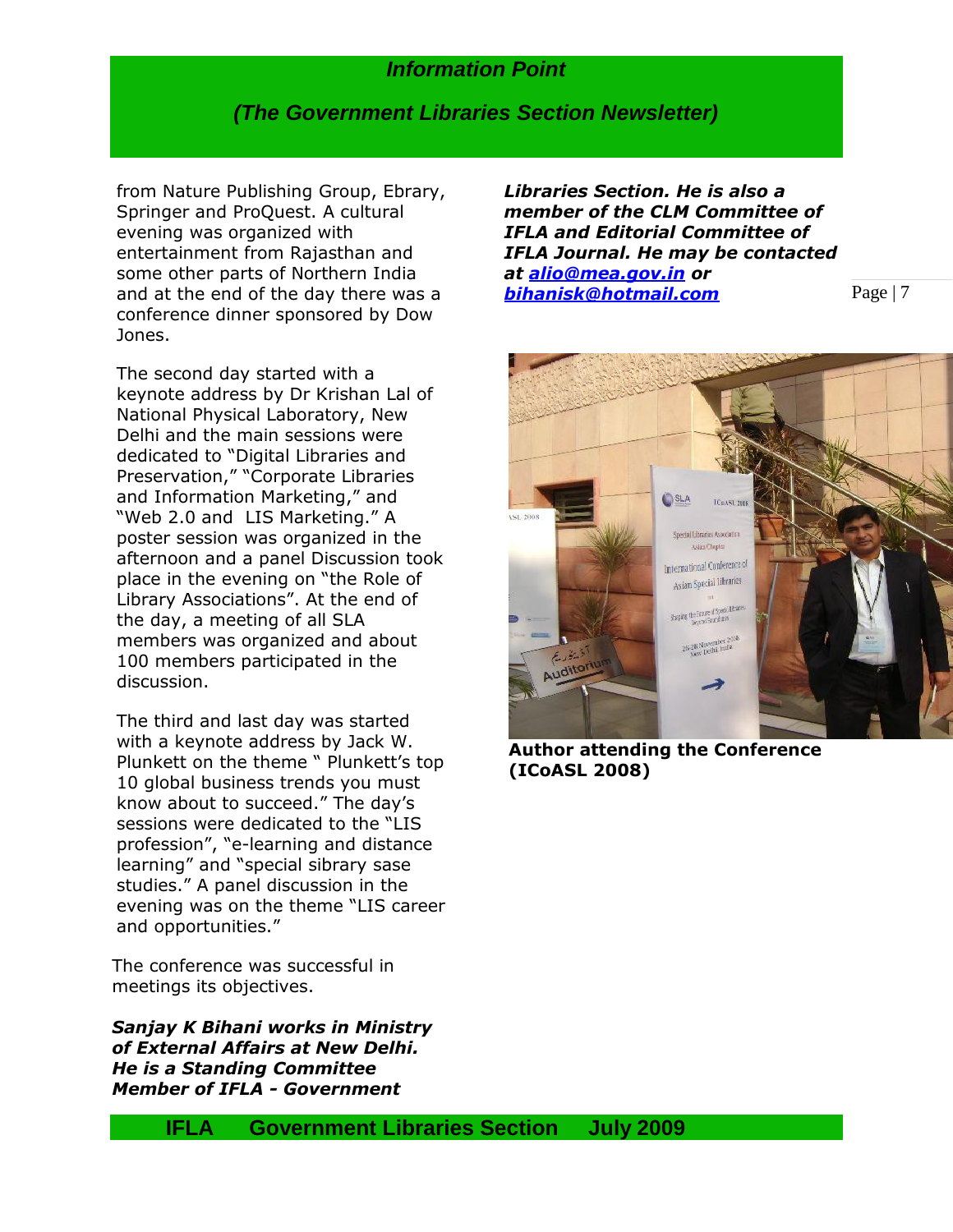## *(The Government Libraries Section Newsletter)*



**Delegates during Conference (ICoASL 2008)**

#### **Buzzwords for the Information Professional – 2009**

In June 2009 I attended the  $100<sup>th</sup>$ anniversary conference of the Special Libraries Association [\(www.sla.org\)](http://www.sla.org/). It is always so exhilarating to get wrapped up in the hundreds of meetings and learning events; to network with colleagues and make new friends; and to bring back new or tried and true ideas into the workplace. But most of all, I listen for the new lingo, the buzzwords, of our profession. One often hears buzzwords at a conference months before they become mainstreamed.

Here are some of the buzzwords and more for the information professional from the 2009 SLA conference with attribution when known.

players, blogged, had a Facebook page  $Page | 8$ *Digital Native* – Those individuals a generation removed from most of us who were born after the internet and digital technology. They have always sent text messages, known MP3 and "tweeted." Although coined in 2001, the word has just recently become widely used once again. Digital natives are sometimes referred to as "NetGen" – of the internet generation. – Mary Ellen Bates

*Unconference* – Although this word has been around for a decade, this is the first time it has been practiced in high volume at an SLA conference. Primarily used in the geek community, an unconference is an alternative to a typical conference event with its high fees, structure, and sponsored presentations. In the case of this SLA conference, seven unconference sessions were held within the parameters of the main conference for 90 minutes each. The topics of discussion were determined by the participants.

#### *Transformational Leadership* –

Renowned author, Steve Denning, spoke to us on his concept of "Transformational Leadership: Inspirational Language." Mr. Denning stated that most of us have a confirmation bias, that is, we hear things which confirm what we already believe and we find ingenious ways to dismiss anything that doesn"t fit with our existing world view no matter how compelling the evidence. Transformational leadership centers around communicating ideas through storytelling. A well told story can communicate a complex idea and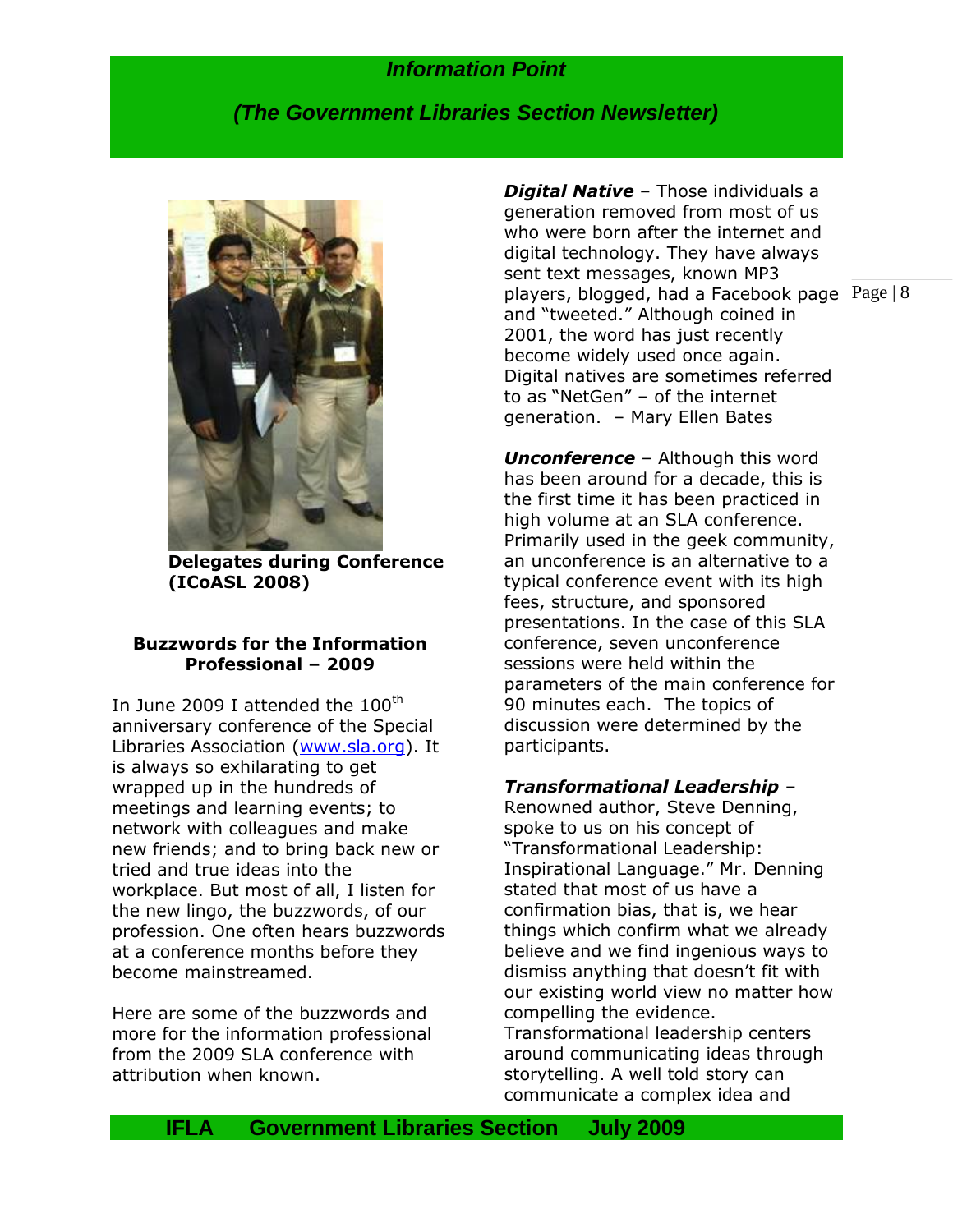*(The Government Libraries Section Newsletter)*

trigger action. A leader should be able to demonstrate understanding of a situation by demonstrating with a springboard story – a clear story that is a jumping off point for one's past experiences and ideas.

*Geek the Library* – Having heard this for the first time and without any preconception as to its meaning, I explored this further. The "Geek the Library' campaign was made possible by the Bill and Melinda Gates Foundation. It highlights what people are passionate about and how libraries can support them in an effort to heighten awareness about the critical funding issues facing public libraries. The 'Geek the Library' project is a community-based public awareness campaign aimed at spreading the word about the vital and growing role of your public library in the greater community. The aim is for everybody to tell people what you geek, how the public library supports you and your community, and that everyone in your community benefits from the services your local library provides. [http://www.geekthelibrary.org](http://www.geekthelibrary.org/)

*Sunk-Cost Fallacy* -- When one makes a hopeless investment, one sometimes reasons: *I can't stop now, otherwise what I've invested so far will be lost.* This is true but irrelevant for everything one has invested is lost regardless. If there is no hope for success in the future from the investment, then the fact that one has already lost a bundle should lead one to the conclusion that the rational thing to do is to withdraw from the project.

To continue to invest in a hopeless project is irrational. The book, *Why Smart People Make Big Money Mistakes – And How to Correct Them: Lessons from the New Science of Behavioral Economics,* NY: Simon and Schuster, 1999 by Gary Belsky and Thomas Gilovich, provides numerous twentieth century examples of the sunk-cost fallacy. As library managers we should learn to recognize the sinking signs and get out to minimize the damage to ourselves and the organization.

*Retweet* – We all know about Twitter and when using Twitter one "tweets" but now we have retweet. (Try saying this quickly 3 times.) To retweet is not to repeat your tweet as one might expect but it is the method by which one promotes another blogger"s content. There is proper etiquette and form for retweeting. A simple guide to retweeting is available at [http://bloggingbits.com/the-art-and](http://bloggingbits.com/the-art-and-science-of-retweeting-for-twitteraholics)[science-of-retweeting-for](http://bloggingbits.com/the-art-and-science-of-retweeting-for-twitteraholics)[twitteraholics.](http://bloggingbits.com/the-art-and-science-of-retweeting-for-twitteraholics)

#### **Websites**

Three websites/search engines were all the buzz at the conference. Here's my take on Bing.com, Biznar.com, and Google Wave.

[www.bing.com](http://www.bing.com/) – This new search engine is Microsoft's attempt to compete with Google. Technically it is a rebranding of Microsoft's Live Search but with many new features. Carried over from Live Search are the hotspots, Instant Answers, xRank and many video and image search capabilities. What"s new? Web groups affect the way results appear and

Page | 9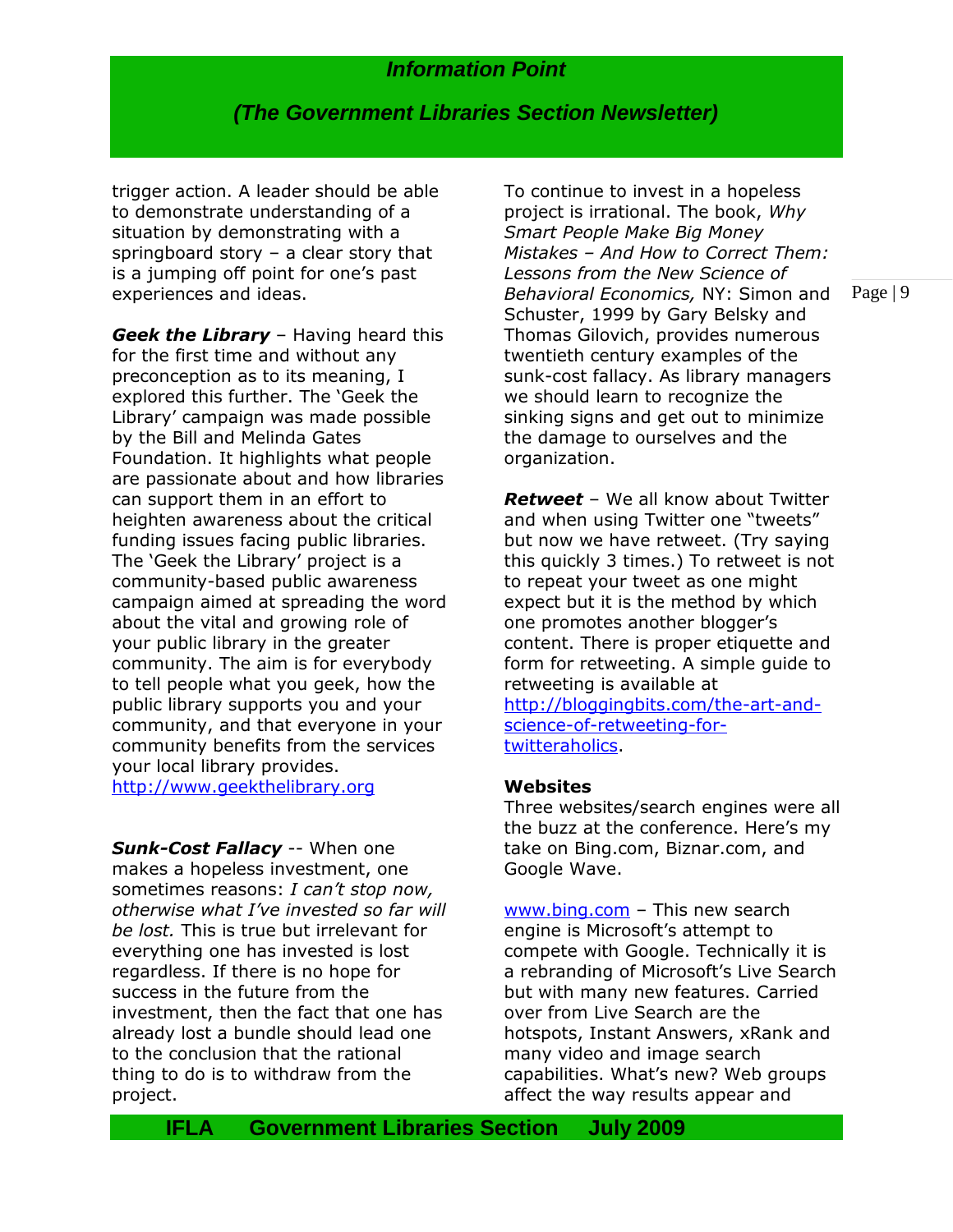## *(The Government Libraries Section Newsletter)*

certain search terms will have results that are categorized. One neat feature is called Quick Previews which allows searchers to mouseover results and see more related information from the site behind the result. Microsoft says "up to 24% of clicks result in a quick search back to search results because searchers quickly realize a page isn't what they are looking for." Bing.com is still in its infancy and as one blogger comments, "B.I.N.G - But It's Not Google."

[www.biznar.com](http://www.biznar.com/) – This could prove to be a good alternative to Google and other internet search engines when searching for business topics on the internet. You can search blogs, wikis, business research, news, and government information. The search results provide clustering by topics on the left-hand side of the screen and you can also check off the documents you want from the results list to compile them together.

**Google Wave** – Just a couple of months ago, Google unveiled Google wave, its personal communication and collaboration tool. It is an opensourced product where people may communicate and work together with richly formatted text, photos, videos, maps, and more. While collaborating a participant may reply anywhere in the message, edit the content and add participants at any point in the process. According to Google, wave is a live transmission and as you type, participants on a wave can have faster conversations, see edits and interact in real-time. To learn more about Google wave, go to [http://wave.google.com.](http://wave.google.com/) -- Jerry W. Mansfield

#### **Changes in the Manner in Which We Do Business: Proposals from Around the World**

active than ever before and we believe Page  $|10\rangle$ The winds of change seem to be more it is important for our members to be informed and prepared to provide alternate proposals if justified. To this end, our Section Newsletter, *Information Point*, will devote some space each issue to reporting on these changes and actions taken by librarians to improve the outcome. What is happening in your administration? Please let us know. Send an email report to me at [janemarywu@yahoo.com.](mailto:janemarywu@yahoo.com)

From Laurie Atkinson Manager Business Information Centre | VicRoads, Kew, Australia we learned, "Government libraries are under review in Victoria, the Australian state where I work. The Government is working toward establishing a central Victorian Government Library Service. This will mean amalgamating 13 different library services. We are not sure exactly how this will happen, or what it will look like at the end of the process. Our association, the Victorian Government Library Association (ViGLA), is providing advice to the project team. We are particularly keen to maintain the integrity of library services for government staff. Here is an excerpt from [their] proposal: "ViGLA challenges the assertion that "a simplified…library service across Government' is a benefit. ViGLA's interpretation of this concept is one of degradation of specialised knowledge, research and information services,